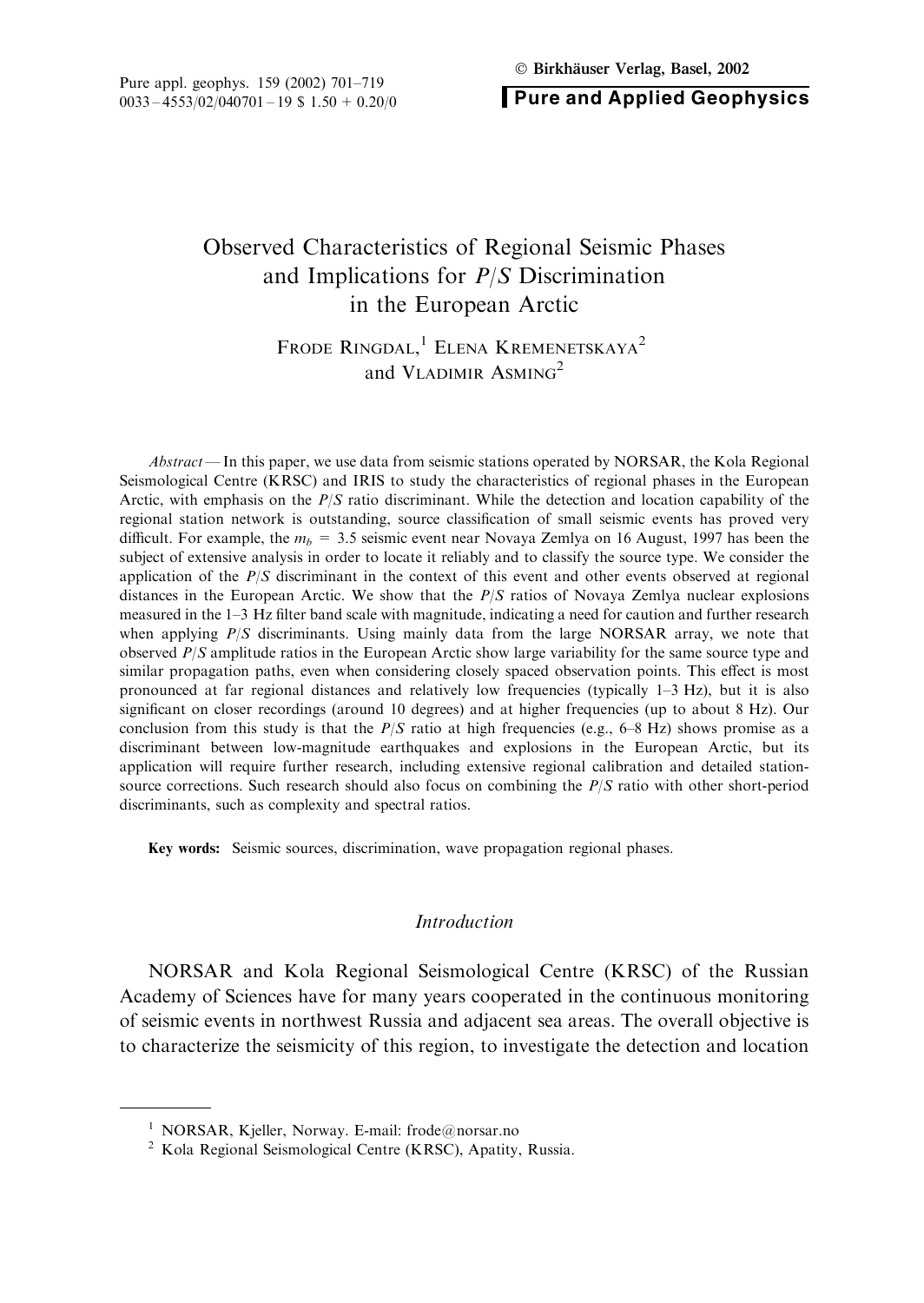capability of regional seismic networks and to study various methods for screening and identifying seismic events in order to improve monitoring of the Comprehensive Test-Ban Treaty (CTBT). The research has been based on data from a network of sensitive regional arrays which has been installed in northern Europe during the last decade in preparation for the CTBT monitoring network. This regional network, which comprises stations in Fennoscandia, Spitsbergen and NW Russia (see Fig. 1), provides a detection capability for the Barents/Kara Sea region that is close to  $m_b = 2.5$  (RINGDAL, 1997).

The Kara Sea seismic event on 16 August, 1997 that was reported by the prototype International Data Center has caused considerable and renewed interest in the seismicity of the region surrounding the Novaya Zemlya Islands. Historically, registered earthquake activity in this region has been virtually nonexistent, with the exception of one event in the Kara Sea close to the Novaya Zemlya coast on 1 August 1986. This event was classified as an earthquake, based upon the focal solution and depth estimate (19 km) of MARSHALL *et al.* (1989). The event on 16 August 1997 ( $m_b = 3.5$ ) was studied by several investigators (RICHARDS and KIM,



Figure 1 Regional network of seismic stations and seismic events analyzed in this study. The location of the Novaya Zemlya nuclear test site is indicated.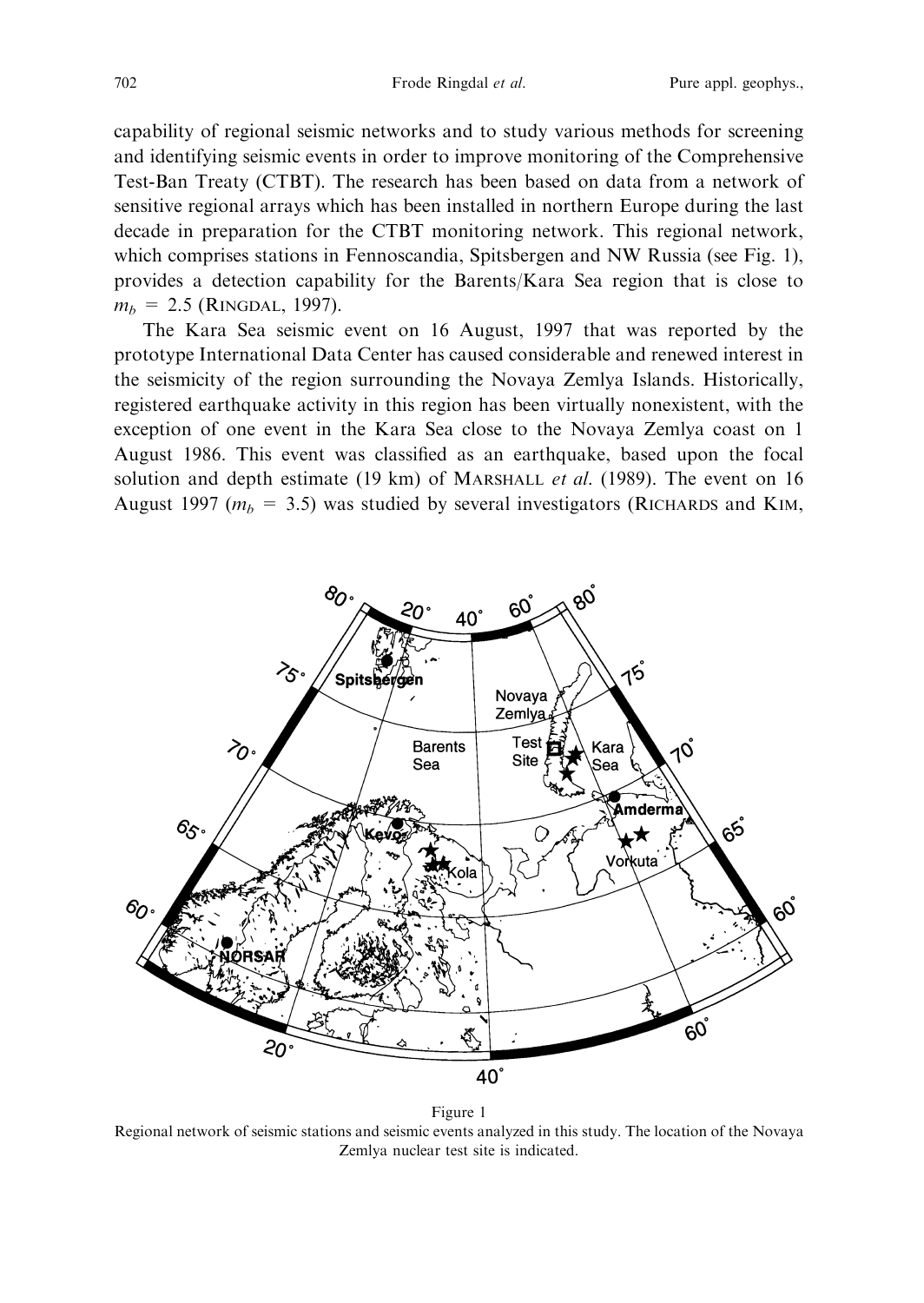1997; HARTSE, 1998), with particular attention to the  $P/S$  ratio observed at high frequencies.

This paper addresses the possibilities and limitations of utilizing the  $P/S$  ratio to characterize seismic events at low magnitudes in this region. We note that the  $P/S$ and other similar discriminants (e.g.,  $\text{Pn}/\text{Lg}$ ) have been extensively studied in many areas of the world (e.g., WALTER *et al.*, 1995; TAYLOR, 1996; HARTSE *et al.*, 1997), but at present there is no consensus on the applicability of such discriminants on a global basis.

#### Data

The seismicity of the Barents/Kara sea region has been discussed by RINGDAL (1997). Nuclear and chemical explosions were conducted at Novaya Zemlya until 1990, however the availability of regional data for these events is quite limited because most of the high-quality regional arrays in Fennoscandia and adjacent areas were established after this time. In addition, the Novaya Zemlya explosions were generally large, except for two smaller nuclear explosion in 1977 and 1984, and two low-magnitude chemical explosions in 1978 and 1987. A small presumed earthquake (MARSHALL et al., 1989) occurred on Novaya Zemlya near the nuclear test site in 1986. To our knowledge, there are no available digital recordings at near-regional distances (less than 12 degrees) for any of the above-mentioned smaller events. Although there have been several low-magnitude seismic events detected near Novaya Zemlya in recent years, they are difficult to use for establishing or testing regional discriminants, since there is no confirmed evidence available as to their source type.

In other parts of the European Arctic, there is a good selection of reference earthquakes and mining explosions. For example, there are well-known mining areas in the Kola Peninsula and Vorkuta south of Novaya Zemlya. The seismic event occurrence is also very high in the Spitsbergen area and offshore Norway (to the north and west). These events are presumably mostly earthquakes.

We have made a selection of known nuclear explosions, known earthquakes and some unknown events as a basis for this study. The events are listed in Table 1 and shown in Figure 1 together with the station network. Some of the smaller events have been located by KREMENETSKAYA et al. (1999).

#### Regional Phases

Wave propagation characteristics of short-period seismic phases in the European Arctic have been studied by many authors (e.g., SERENO et al., 1988; BAUMGARDT, 1990). This region is characterized by very efficient  $P$ - and S-phase propagation at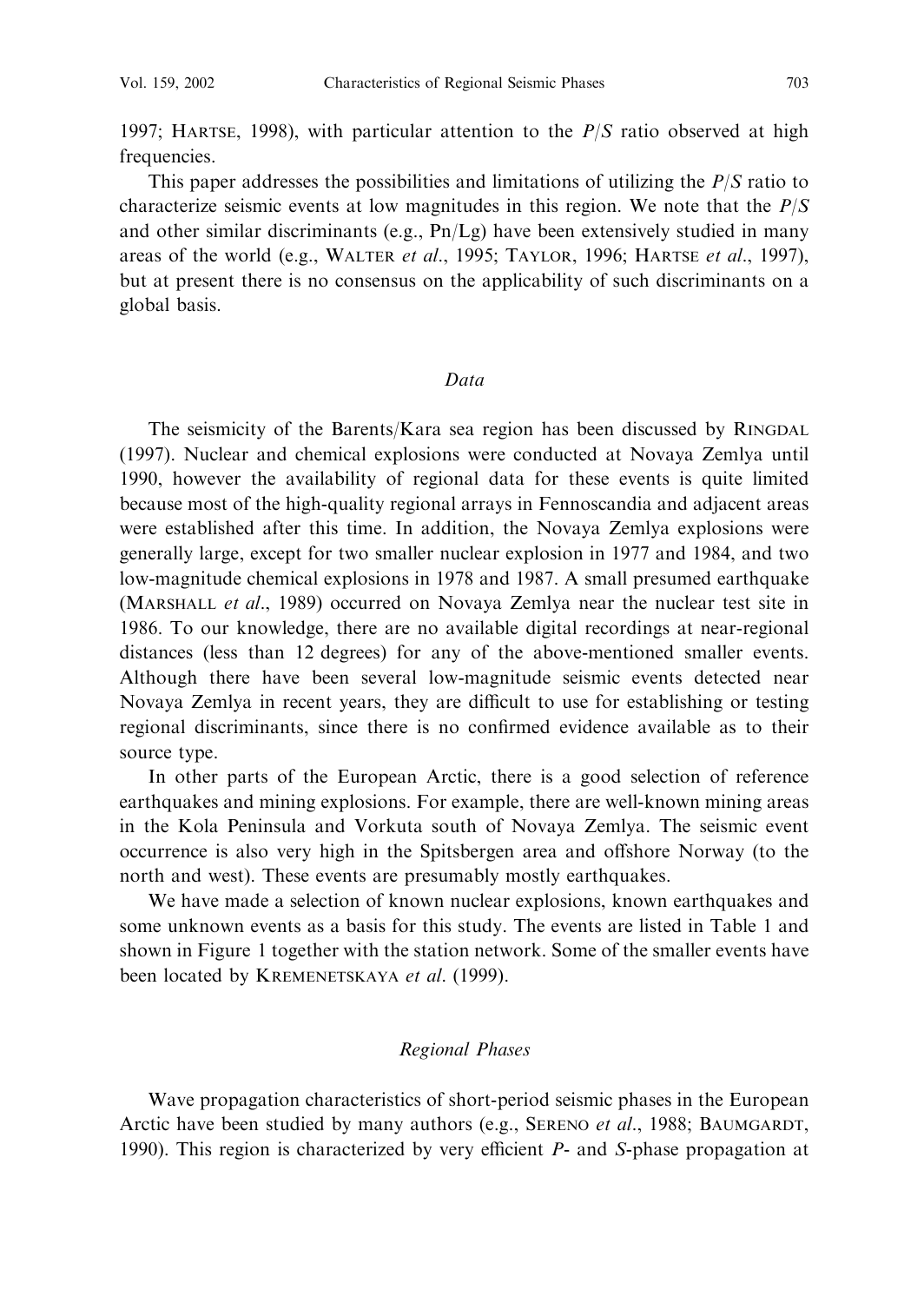| Date/time         | Location                 | m <sub>b</sub> | Comment                                  |  |
|-------------------|--------------------------|----------------|------------------------------------------|--|
| 04.09.72/07.00.00 | 67.75 N, 33.10 E         | 4.3            | Nuclear explosion, Kola Peninsula        |  |
| 20.10.76/08.00.00 | 73.40 N, 54.85 E         | 4.9            | Nuclear explosion, Novaya Zemlya         |  |
| 09.10.77/11.00.00 | 73.414 N, 54.935 E       | 4.5            | Nuclear explosion, Novaya Zemlya         |  |
| 11.10.82/07.15.00 | 73.33 N, 54.60 E         | 5.5            | Nuclear explosion, Novaya Zemlya         |  |
| 10.08.78/08.00.00 | 73.293 N, 54.885 E       | 6.0            | Nuclear explosion, Novaya Zemlya         |  |
| 27.08.84/06.00.00 | 67.75 N, 33.00 E         | 4.3            | Nuclear explosion, Kola Peninsula        |  |
| 01.08.86/13.56.38 | 72.945 N, 56.549 E       | 4.3            | Located by MARSHALL et al. (1989)        |  |
|                   |                          |                | (presumed to be an earthquake)           |  |
| 16.04.89/06.34.42 | 67.61 N, 33.81 E         | 3.5            | Earthquake in Khibiny mine               |  |
|                   |                          |                | (KREMENETSKAYA and ASMING, 1995)         |  |
| 16.06.90/12.43.28 | 68.52 N, 33.09 E         | 4.0            | Earthquake, felt in Murmansk, Kola       |  |
|                   |                          |                | Peninsula                                |  |
| 24.10.90/14.58.00 | 73.360 N 54.670E         | 5.6            | Nuclear explosion, Novaya Zemlya         |  |
| 23.02.95/21.50.00 | 71.856 N, 55.685 E       | 2.5            | Located by KREMENETSKAYA et al. (1999)   |  |
| 26.06.96/21.32.15 | 67.73 N, 32.92 E         | 3.0            | Earthquake Imandra, near Khibiny mines   |  |
| 31.01.97/04.23.53 | 67.3 N, $60.6 \text{ E}$ | 2.5            | Mining explosion $-$ Vorkuta region      |  |
| 16.08.97/02.11.00 | 72.510 N, 57.550 E       | 3.5            | Located by RINGDAL et al. (1997)         |  |
| 16.08.97/06.19.10 | 72.5 N, 58 E             | 2.6            | Probably colocated with preceding event  |  |
| 14.02.98/00.49.37 | 67.34 N, 62.9 E          | 2.4            | Mining explosion – Vorkuta region        |  |
| 17.08.99/04.44.36 | 67.865 N, 34.454 E       | 4.3            | Earthquake/mine collapse, felt in Revda, |  |
|                   |                          |                | Kola Peninsula                           |  |

Table 1

List of seismic events used in this study

high frequencies, whereas the Lg phase, which is often the largest observed phase at low frequencies, is usually strongly attenuated at high frequencies (Fig. 2a). Furthermore, the Lg phase is subject to blockage on certain paths (BAUMGARDT, 1990). For example, Lg is not observed in Fennoscandia for nuclear explosions at Novaya Zemlya, for which the travel path crosses the thick sedimentary layers of the central Barents Sea. This has been shown for the ARCESS array (distance 10 degrees) by BAUMGARDT (1990), and is likewise apparent on the more distant NORSAR array recordings as illustrated in Figure 2b. For these reasons, we focus in this paper on the  $P$  and  $S$  phases, in particular by considering the  $P/S$  ratio at high frequencies.

The NORSAR large array (BUNGUM et al., 1971) is a particularly valuable data source for regional discrimination studies in the European Arctic. This array has an extensive database of digital recordings dating from about 1970, including a number of earthquakes and nuclear explosions in this region. The large aperture of NORSAR, combined with the large number of short-period seismometers (initially 132, now 42) makes it possible to study the spatial variability of signal characteristics for the same seismic event over an area extending up to 100 km across.

Since we want to use the NORSAR data at high frequencies, we need to discuss the response and digitizing procedure employed at the NORSAR array. As described by BUNGUM *et al.* (1971), the *SP* channels are sampled at 20 Hz, which in principle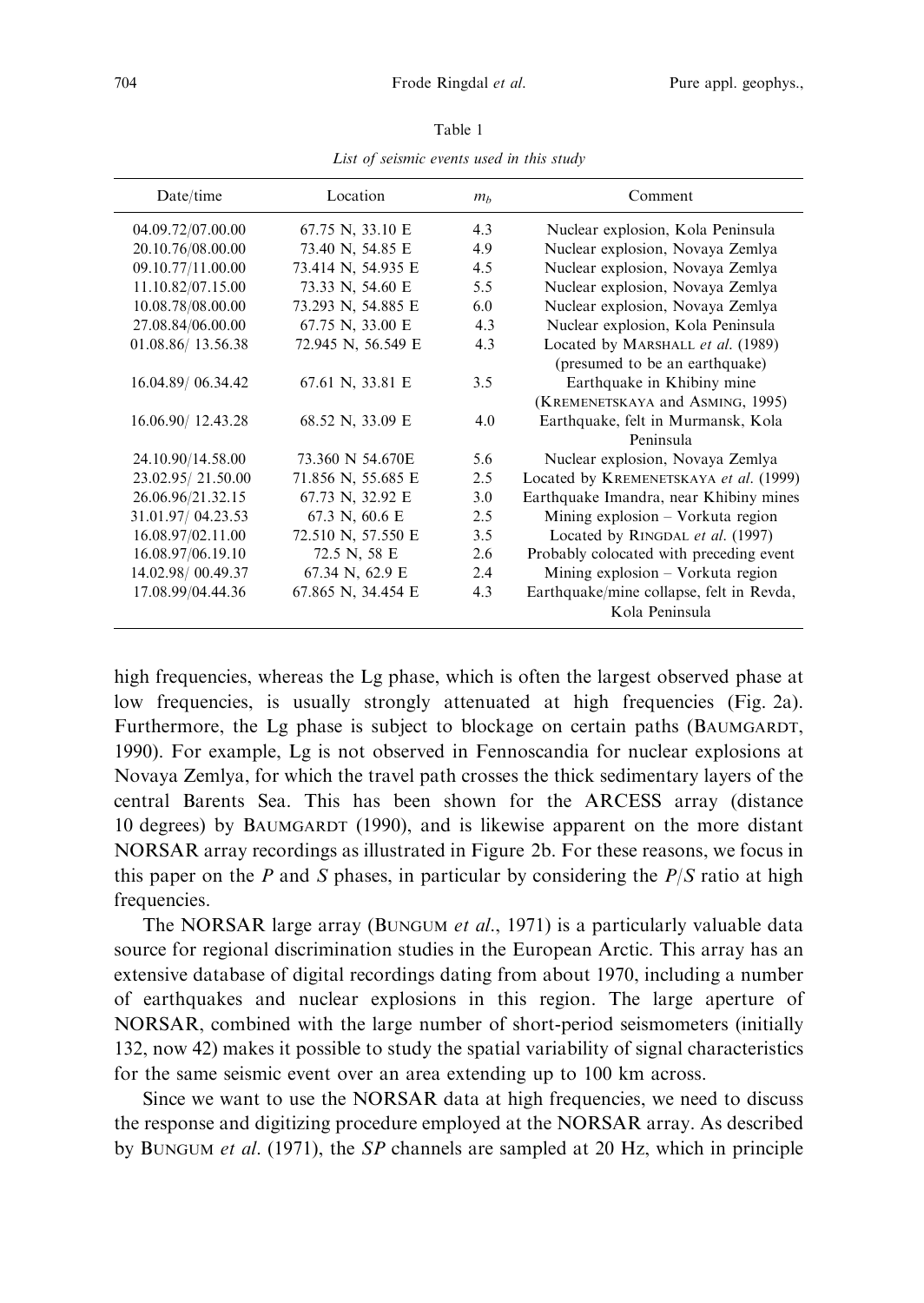

Illustration of regional phase propagation as seen using NORSAR data. Part a) shows recordings by the NORSAR SP seismometer 06C02 unfiltered and filtered in four frequency bands for the Kola earthquake of 16 June 1990 (distance 11 degrees). Note the differences in frequency contents of the various seismic phases and that the Lg phase is not visible above 4 Hz. Part b) shows the NORSAR center seismometer data for a nuclear explosion at Novaya Zemlya (distance 20 degrees). In this case, the Lg phase is essentially absent, and there is no visible S-wave energy above 3 Hz.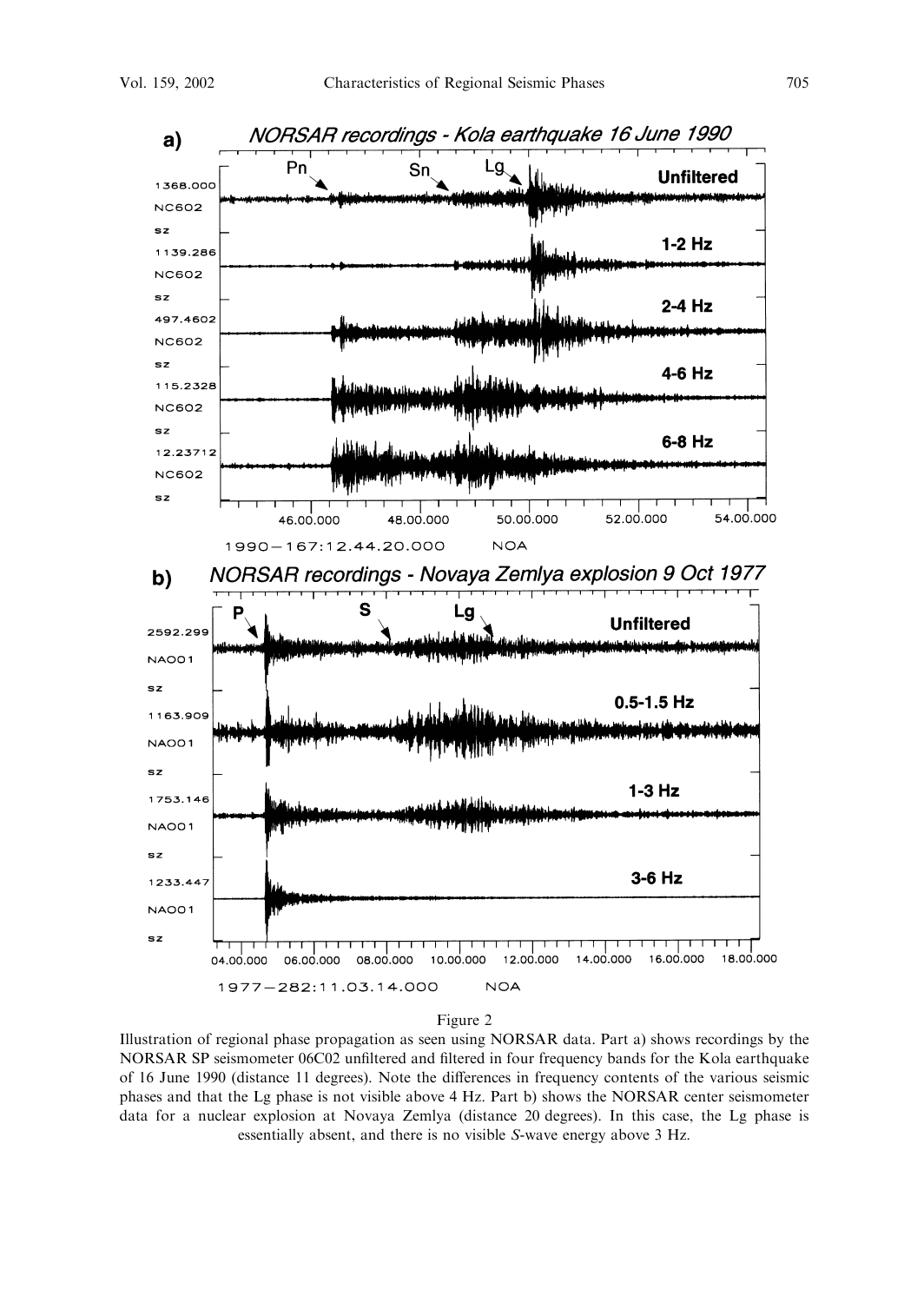

Figure 3

Comparison of narrow-band waveforms (6-8 Hz) for the NORSAR seismometer 06C02 (sampled at 20 Hz, with attenuated response above 5 Hz) and the colocated NORESS A0 seismometer (sampled at 40 Hz). There is a high consistency between the two traces.

should provide useful data up to the Nyquist frequency of 10 Hz. However, above 5 Hz, a presampling (analog) filter with a slope of 24 db/octave is applied, and this reduces the sensitivity and resolution at the highest frequencies. We have investigated the effect of this problem by comparing NORSAR 06C02 sensor data to the colocated NORESS center seismometer (A0) in various filter bands and at various signal-to-noise ratios. Since NORESS data (available since 1985) are sampled at 40 Hz, this array has useful data up to at least 16 Hz frequency. The comparison has shown a high degree of consistency, and thus indicates that the NORSAR data can indeed be used up to about 8 Hz (see Fig. 3 for an example).

### Data Analysis

## Novaya Zemlya Events

The NORSAR array has numerous recordings from events near Novaya Zemlya, including some nuclear explosions of magnitudes similar to those of the 16 August event and the nearby presumed earthquake of 1 August 1986. We will in the following compare the  $P/S$  ratios (based on maximum amplitudes) as recorded by individual sensors in the array. Figures 4a and b show, as examples, recordings at one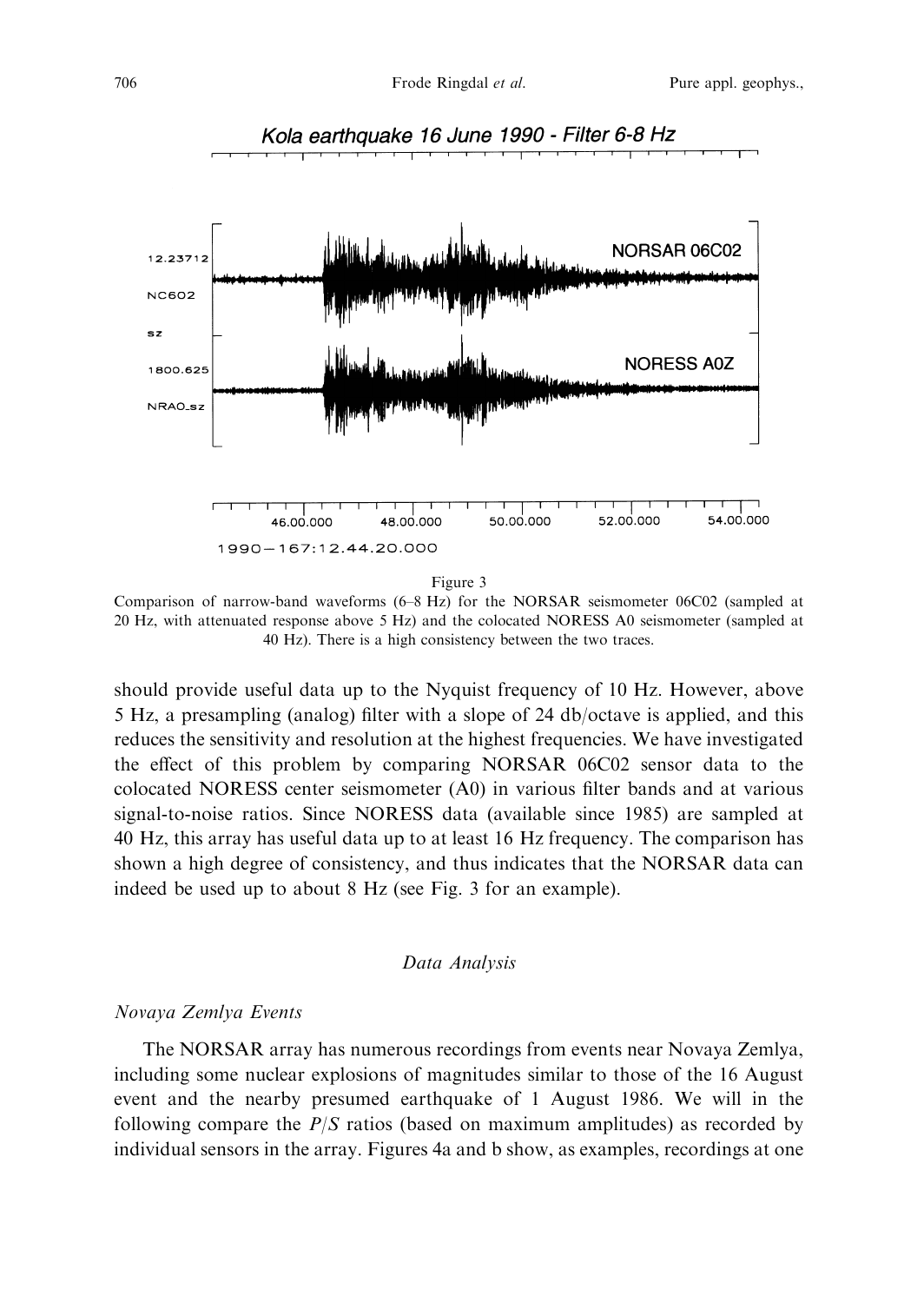

## a) NORSAR Amplitude Pattern - Novaya Zemlya event 10/09/77 Filter 1-3 Hz

Figure 4

Recordings at the center seismometer of the 7 current NORSAR subarrays a) for the Novaya Zemlya nuclear explosion of 9 October 1977 and b) for the 1 August 1986 event. The magnitudes are 4.5 and 4.3 and the epicentral distance is about 20 degrees in both cases. The data have been filtered in the band 1.0– 3.0 Hz. Note the large variation in  $P/S$  ratios.

seismometer of each of the 7 NORSAR subarrays for the nuclear explosion of 9 Oct. 1977 and the 1 August 1986 presumed earthquake. The magnitudes are 4.5 and 4.3 respectively, and the epicentral distance is about 20 degrees in both cases. The data have been filtered in the band 1.0–3.0 Hz. The following observations can be made:

- The  $P/S$  ratios display considerable variability (about an order of magnitude) across the array.
- This variability is dominated by strong *P*-wave focusing effects across NORSAR (see also RINGDAL, 1990).
- The amplitude patterns for the two events are rather similar, although not identical.

It may be concluded from the variability shown in this figure that the  $P/S$  ratio in the  $1-3$  Hz frequency band is not a very promising discriminant when using data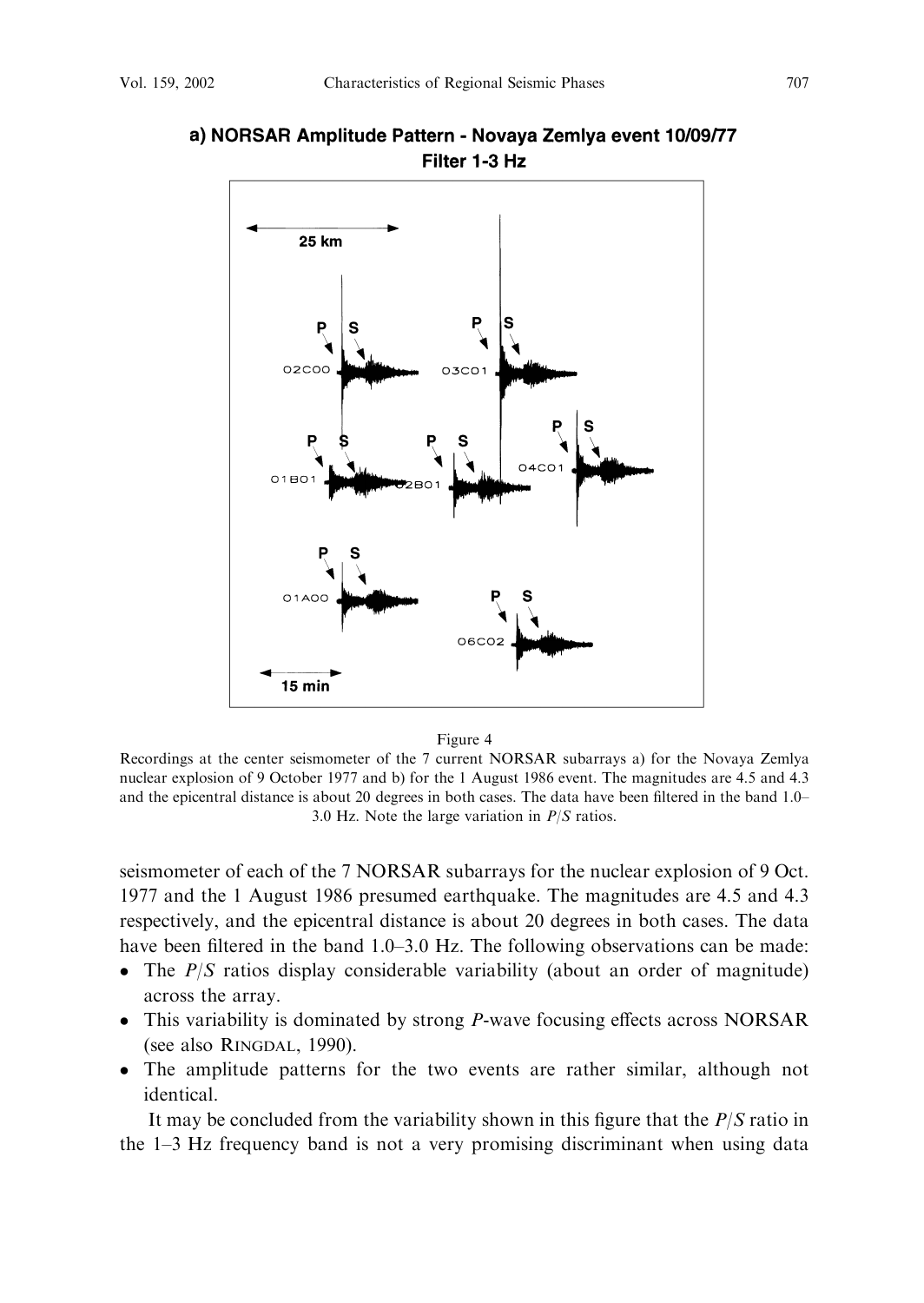

b) NORSAR Amplitude Pattern - Novaya Zemlya event 08/01/86 Filter 1-3 Hz

Figure 4b

recorded at a single station. Recent studies for Central Asia (HARTSE et al., 1997), have shown that the  $P/S$  discriminant for that region appears effective at frequencies above 4 Hz, but performs poorly for frequencies below 4 Hz. At NORSAR, there is almost no significant S- wave energy above 3 Hz for nuclear explosions at Novaya Zemlya, thus we are confined to consider the lower frequencies for Novaya Zemlya events.

#### Source Scaling of the  $P/S$  Ratio

The NORSAR array data base includes digital recordings of both large and small nuclear explosions from Novaya Zemlya. It is instructive to study the  $P/S$  pattern of these explosions as a function of the event size. In order to accomplish this, we have used the one NORSAR sensor  $(01A01)$  that has dual gain recording (the usual highgain channel and a channel that is attenuated by 30 dB). The attenuated channel has been available since 1976, and therefore provides a good database of unclipped shortperiod recordings of Novaya Zemlya explosions.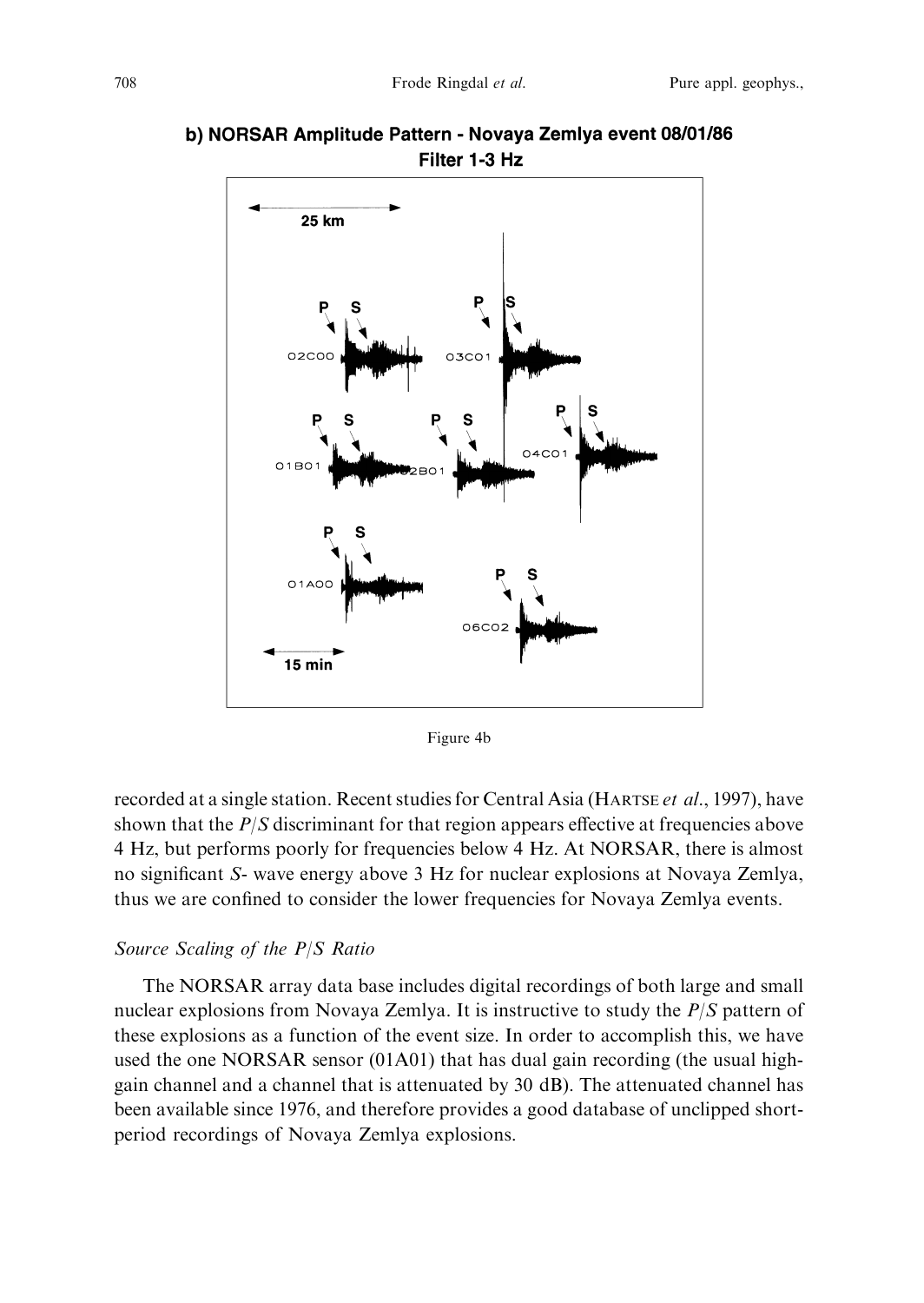

NORSAR  $P/S$  ratios (seismometer 01A01) in the 1.5–2.5 Hz filter band for a suite of 16 Novaya Zemlya nuclear explosions. Parts a) and b) show  $log(P/S)$  as a function of worldwide  $m_b$  and NORSAR  $m_b$ , respectively. Note the similar trend for the two cases.

Figures 5a-b show the  $P/S$  ratio (ratios of maximum amplitudes) as a function of magnitude  $m_b$  (worldwide  $m_b$  as well as NORSAR  $m_b$ ) for 16 Novaya Zemlya nuclear explosions for which attenuated channel data were available. A magnitudedependent trend can be clearly seen, and can be approximated by

$$
\log(P/S) = 1.35 m_b + c.
$$

The slope is similar in the two plots, whereas the value of the constant  $c$  is slightly different due to a NORSAR  $m_b$  bias relative to worldwide  $m_b$ . The similarity of the two plots indicates that source-to-station specific P-wave focusing effects at NORSAR are not a dominant cause of the observed trend. There could be other possible explanations, such as systematic differences in depth of burial or source corner frequency effects, nonetheless we do not intend to extensively examine this topic. We note, however, that a somewhat similar observation was made by TAYLOR (1996) for Nevada Test Site explosions. He found that the  $Pg/Lg$  ratio increases with magnitude for all frequency bands considered, consequently earthquake explosion separation is better at high magnitudes (see also WALTER *et al.*, 1995). In our case, we have no data to investigate the  $P/S$  ratio as a function of magnitude for frequencies above 3 Hz, and we have made no attempt to examine whether a similar magnitude dependency exists for earthquakes. For our purposes, it is sufficient to note that comparing the  $P/S$  ratios of large and small events in a discrimination context could easily give misleading conclusions. An illustration, in an expanded scale, for four of the explosions in our data set is shown in Figure 6.

#### Kola Peninsula Events

In order to illustrate the behavior of the  $P/S$  discriminant at higher frequencies, we show in Figure 7 the pattern of recorded signals  $(P \text{ and } S \text{ phase})$  across the full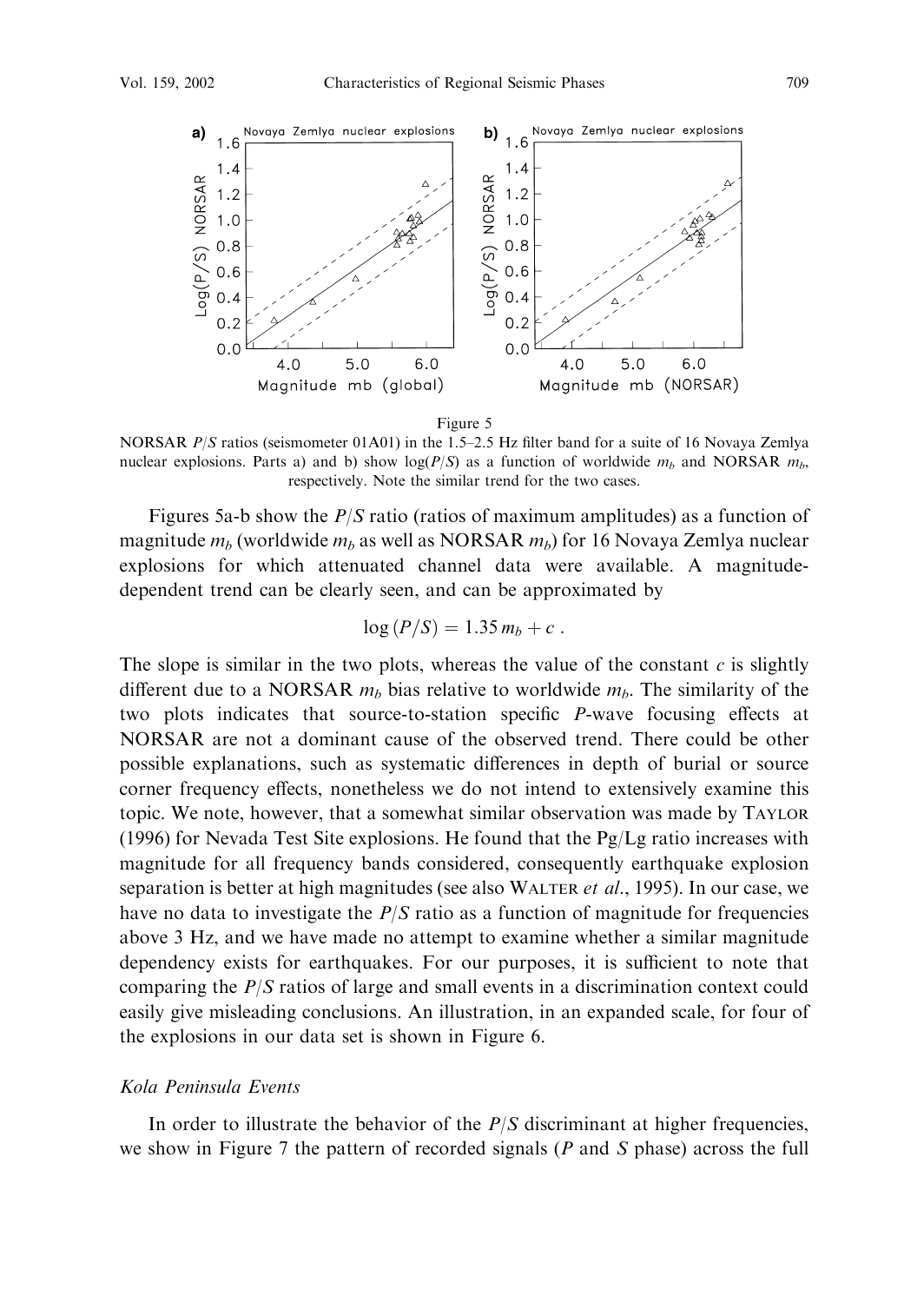

NORSAR recordings (seismometer 01A01) of four Novaya Zemlya nuclear explosions, filtered in the 1–3 Hz band. The traces show a selection of magnitudes, with the smallest explosion ( $m<sub>b</sub>$  = 4.5) at the top, and the largest ( $m_b = 6.0$ ) at the bottom. Note the systematic increase in  $P/S$  ratios with magnitude.

NORSAR array (22 subarrays, center sensors) for the nuclear explosion in the Kola Peninsula on 4 September 1972. The filter band is 4–6 Hz. This explosion had an epicentral distance of only about 11 degrees, and consequently has a considerable amount of high-frequency energy both for the  $P$  and the  $S$  phase. The P-wave amplitudes (and consequently the  $P/S$  ratio) vary considerably across NORSAR, even in this frequency range, however the variation is considerably less than for the 1-3 Hz recordings of the Novaya Zemlya events shown earlier. This indicates that the  $P/S$  ratio may be more stable in higher frequency bands such as the band shown.

In order to assess further the discrimination potential of the  $P/S$  ratio, we show in Figure 8 selected NORSAR traces, filtered in the 6-8 Hz band, for three Kola Peninsula events of similar magnitude: a nuclear explosion in 1984, colocated with the 1972 explosion, an earthquake near Murmansk in 1990 and an earthquake in 1999 in Revda. All are at an epicentral distance of between 11 and 12 degrees and similar azimuths. In general, the  $P/S$  ratios are higher for the explosion, although there are cases where the difference is slight.

We have also plotted the same three events as recorded by the much closer Kevo station, together with two additional, smaller earthquakes in the Kola Peninsula (Fig. 9). In this case we show three filter band, and we note that the nuclear explosion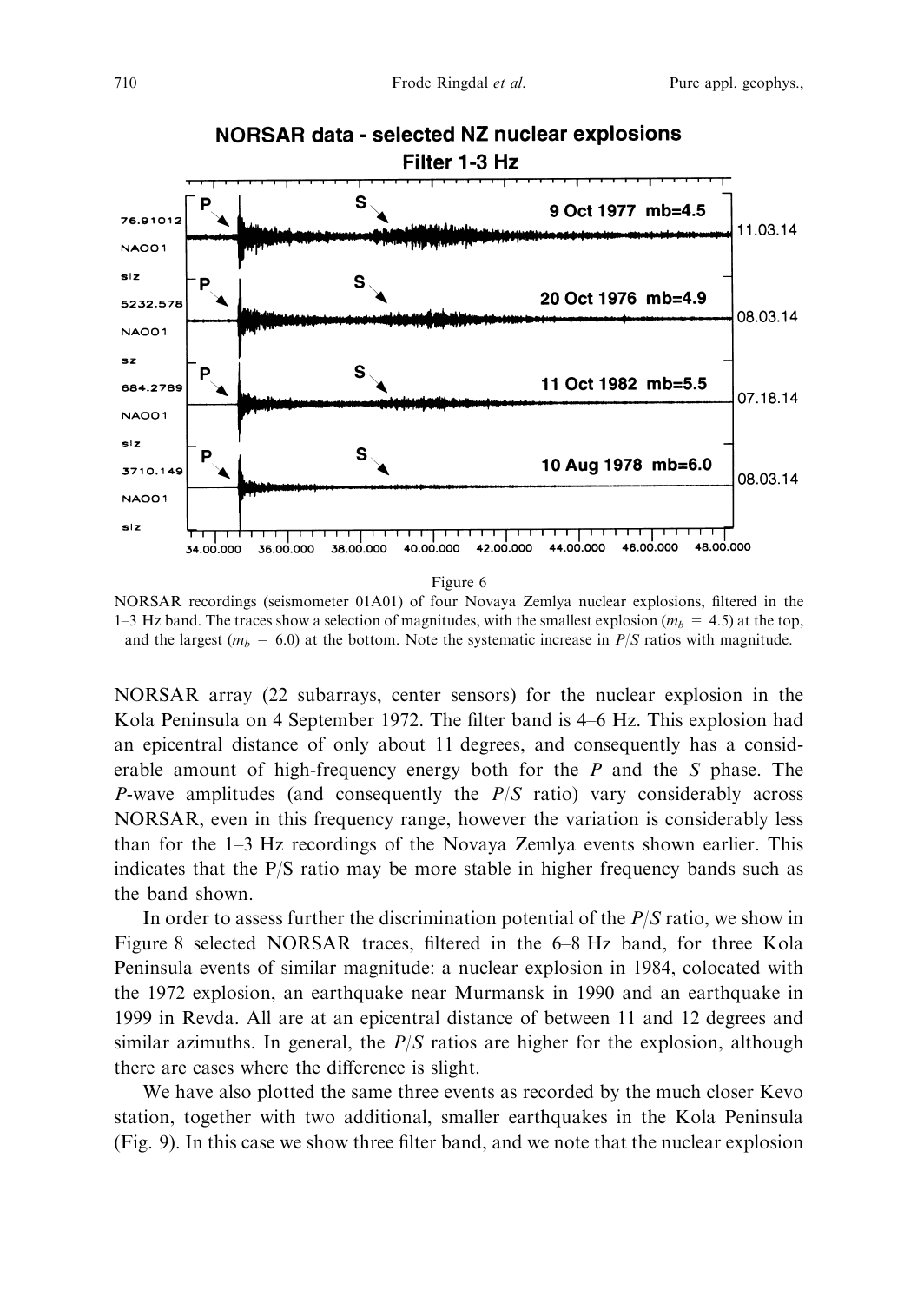

Figure 7

Amplitude pattern across the 100 km aperture original NORSAR array for the  $P$  and  $S$  phase of the Kola nuclear explosion on 4 September 1972 (distance 11-12 degrees). The data have been filtered in the 4-6 Hz band. Note that there is a strong variation in  $P/S$  ratios, although less than what was shown in Figure 4 for the  $1-3$  Hz band.



#### Figure 8

Selected NORSAR traces for a) the Kola nuclear explosion in 1984 (colocated with the 1972 explosion), b) the earthquake in the Kola Peninsula in 1990 (felt in the Murmansk district) and c) the Revda earthquake in 1999. All are at an epicentral distance of between 11 and 12 degrees. The data have been filtered in the 6-8 Hz band.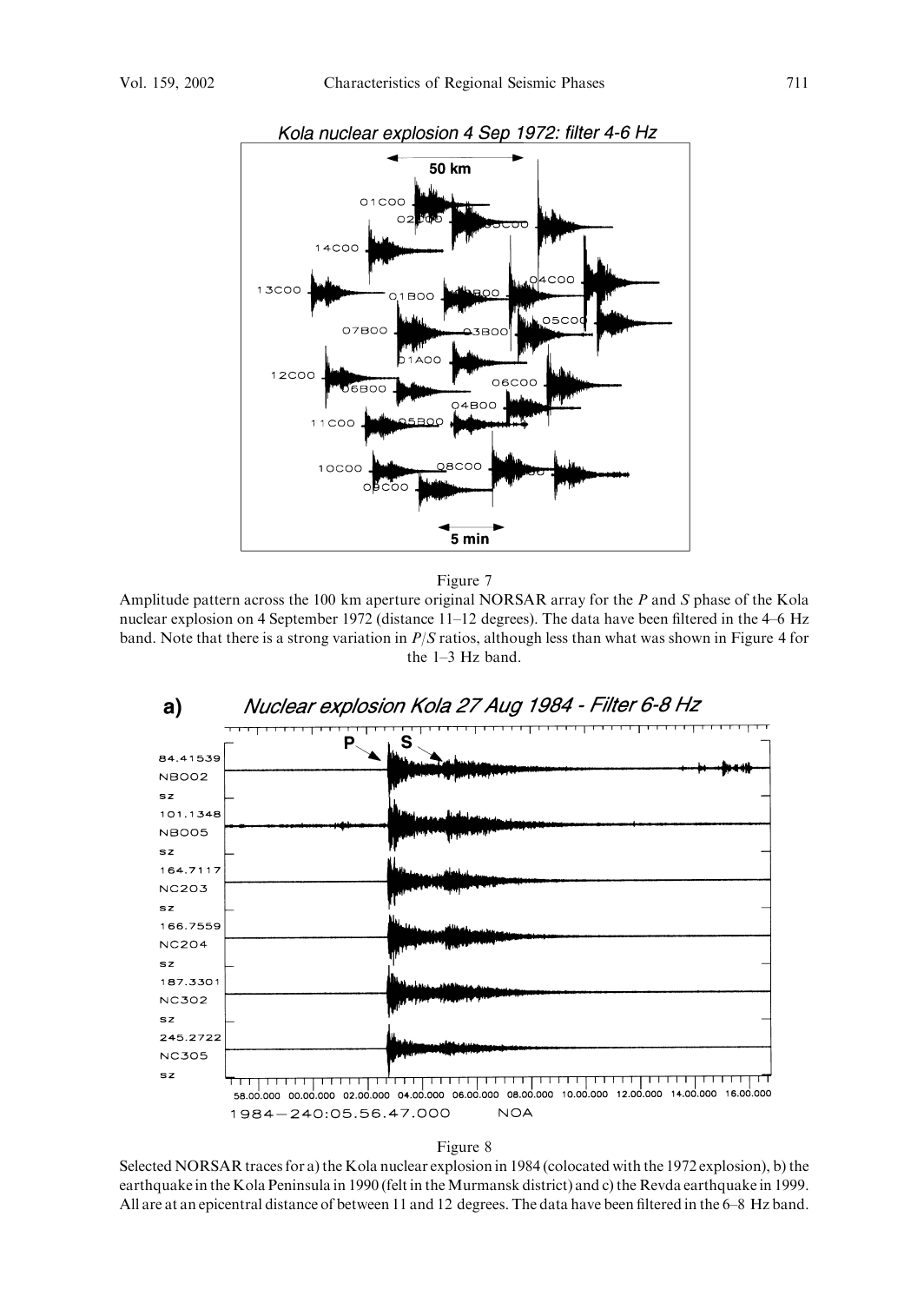

Figure 8b,c

has a considerably higher  $P/S$  ratio than the earthquakes in the 5–7 Hz band. On the other hand, there appears to be no clear separation in  $P/S$  ratios between the earthquakes and the explosion in neither the 3–5 Hz band nor the 7–9 Hz band. The data indicates that the  $P/S$  ratio discriminant has promise, but that considerable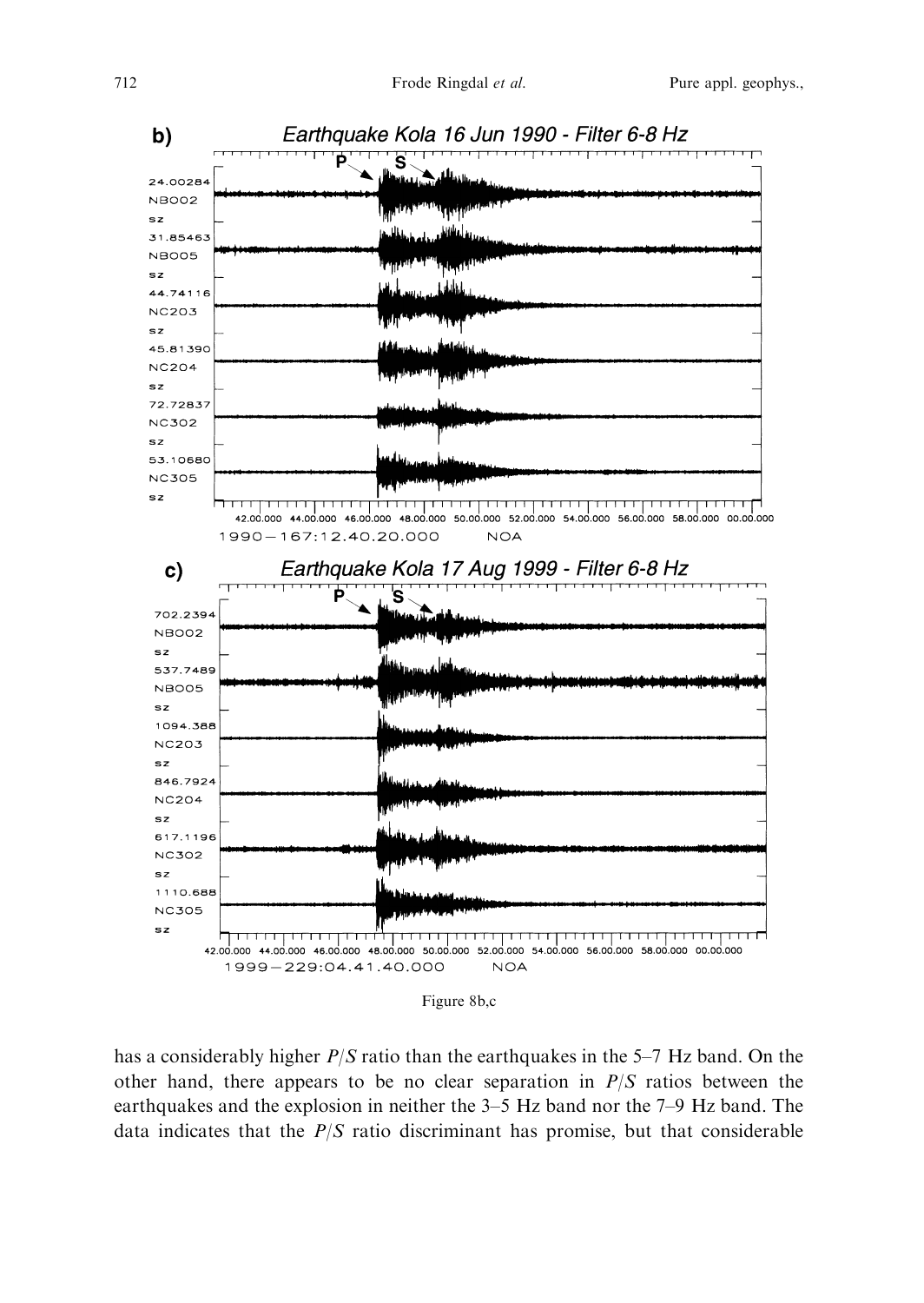

Figure 9

Recordings by the Kevo station in Finland (vertical component) for four Kola earthquakes and the 1984 Kola nuclear explosion. The epicentral distance is 2–3 degrees, and the data have been filtered in three different passbands.

caution must be exercised when applying it in narrow filter bands on the basis of one or a few stations.

We further comment on the events used in the comparisons in this section. The two nuclear explosions (1972 and 1984) were carried out inside an abandoned mine in the Khibiny Massif, for the purpose of testing ore crushing technology (MIKHAILOV et al., 1996). The largest earthquake (REVDA, 1999) is currently being actively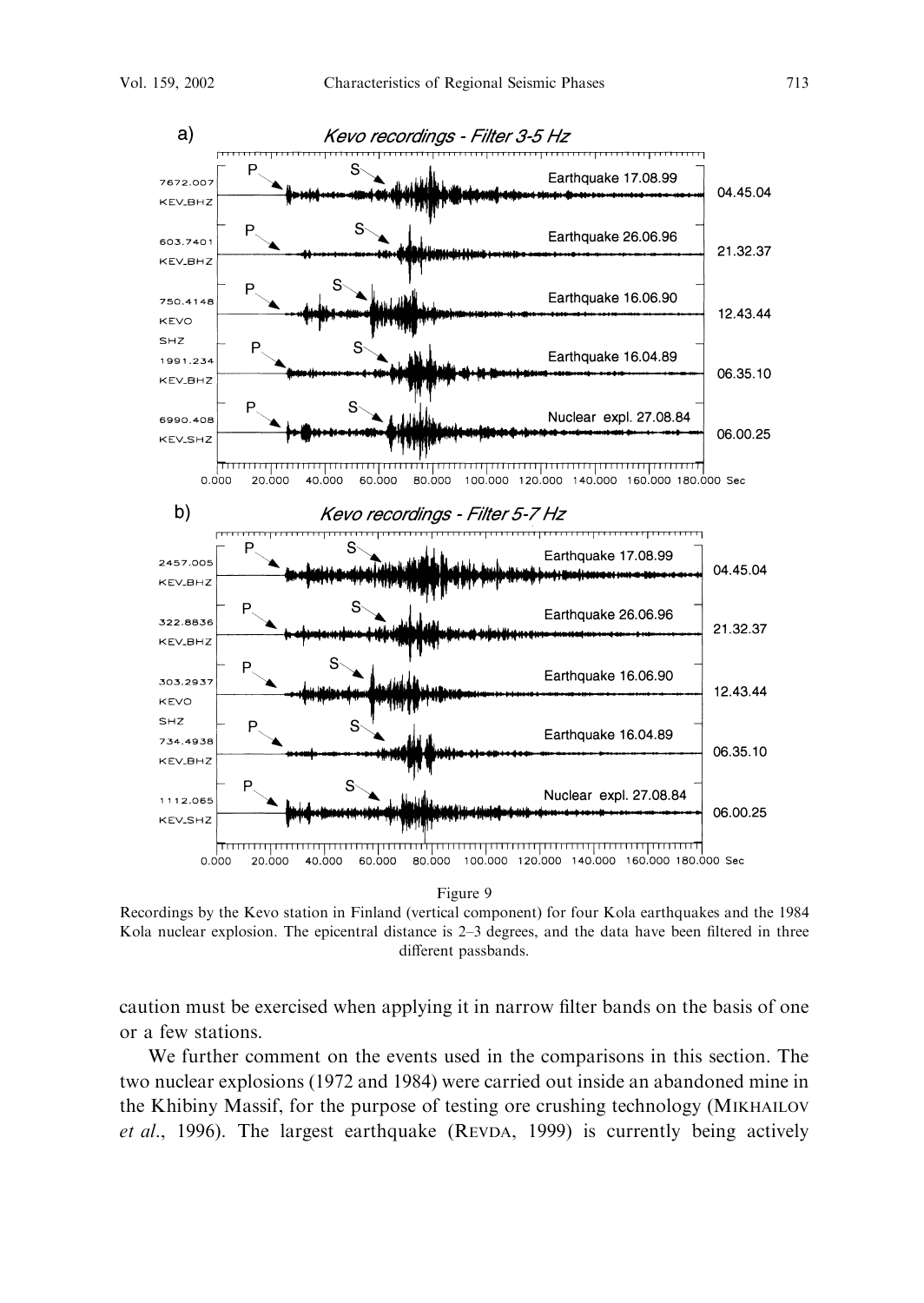

| Մեե |  |
|-----|--|
|     |  |

studied. This earthquake, which was associated with a large mine collapse in the Lovozero Massif, was preceded by numerous foreshocks several months in advance, and was followed by several aftershocks. The 1989 Khibiny earthquake caused a surface rupture with a maximum measured displacement of 15–20 cm inside a mine, and was apparently triggered by a mining explosion (KREMENETSKAYA and ASMING, 1995). The Imandra earthquake of 1996 occurred about 30 km from the closest Khibiny mine, with an estimated depth of 15 km. The 1990 earthquake near Murmansk was not in a known mining area.

## Kara Sea | Northern Urals Events

On 16 August 1997, the CTBT prototype International Data Center in Arlington, VA reported a small seismic disturbance located in the Kara Sea, near the Russian nuclear test site on Novaya Zemlya. The event caused considerable interest, since initial analysis indicated that the seismic signals had characteristics similar to those of an explosion.

NORSAR and KRSC collaborated on locating this event, each carrying out independent analysis (RINGDAL et al., 1997). Since some phase onsets were very difficult to read, this was quite useful, and the results were very consistent. We were very quickly able to confirm beyond doubt that the 16 August 1997 event was located in the Kara Sea, at least 100 km from the Novaya Zemlya nuclear test site.

Figure 10 depicts Kevo recordings comparing the 16 August 1997 event and a nuclear explosion at Novaya Zemlya. The difference in  $P/S$  ratios is striking, however we note that there is a difference in magnitude of two full units between the events.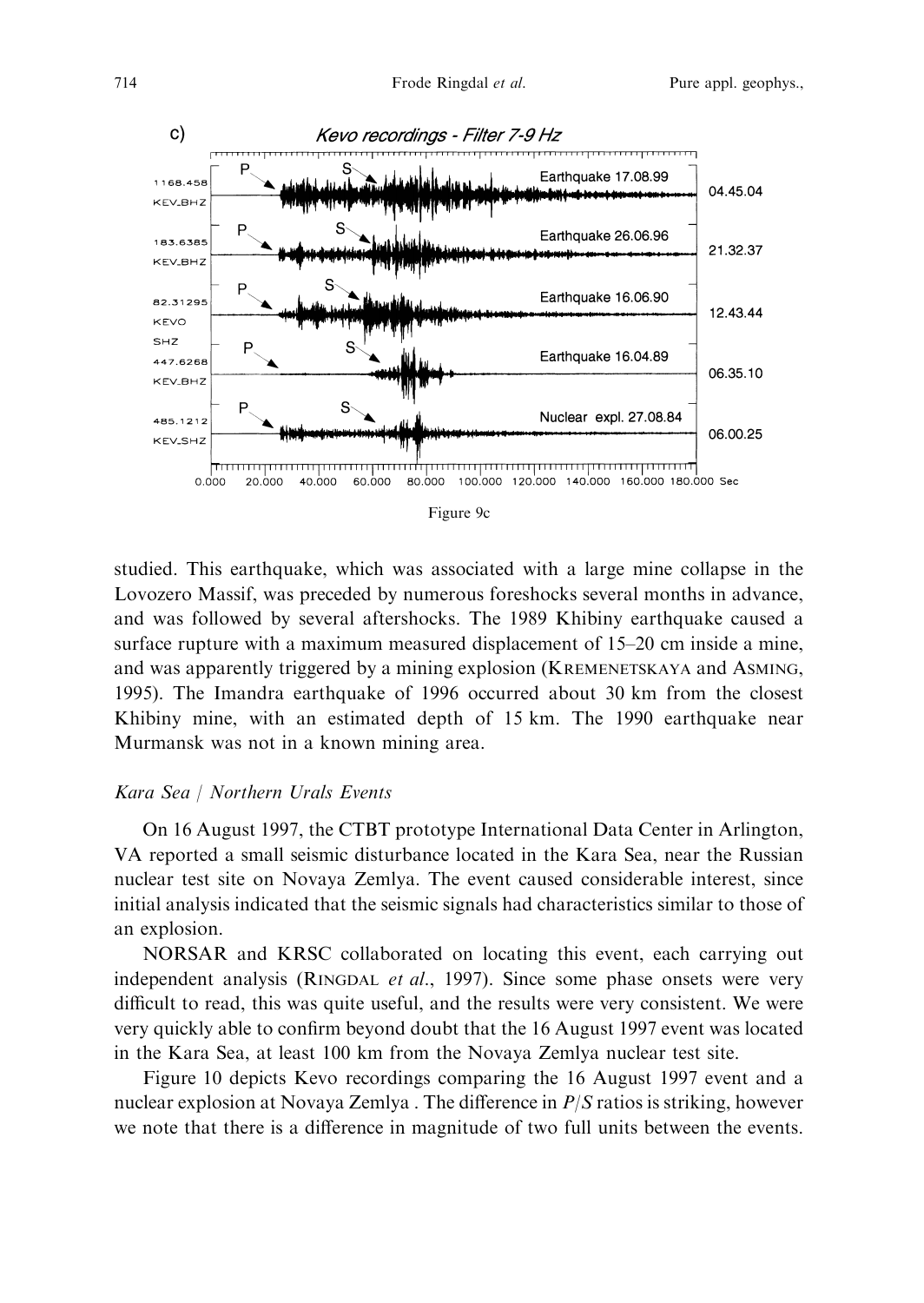The Kevo recordings have been filtered in a considerably higher frequency band than the explosions shown in Figure 6, and we have no data to determine whether a source scaling as observed in the  $1-3$  Hz band might in fact also be present at these higher frequencies. We note that we have seen no examples of Novaya Zemlya nuclear explosions with observed with  $P$  and  $S$  waves of nearly the same amplitude at frequencies above 5 Hz. Unfortunately, digital recordings at regional distances are not available for any of the smaller nuclear explosions at Novaya Zemlya.

Perhaps the best indication of an earthquake source would be the presence of possible aftershocks. We have carried out a detailed search for aftershocks of the 16 August 1997 event, using both Spitsbergen array data and data that later have become available at KRSC from the Amderma station south of Novaya Zemlva.

Our search of Spitsbergen data, which was conducted by detailed visual inspection of the array beam, enabled us to find a second (smaller) event from the same site occurring about 4 hours after the main event. This second event had Richter magnitude 2.6, and could be quite clearly seen to originate from the same source area (Fig. 11).

This conclusion was supported when Amderma data became available at KRSC some weeks later. In spite of very careful analysis of both Spitsbergen and Amderma data, we have been unable to identify additional aftershocks during the two weeks following the main event.

#### Amderma Recordings

Figure 12 shows Amderma vertical component recordings of five seismic events at a similar epicentral distance from the station (about 300 km). The data have been filtered in the 4–8 Hz and 8–16 Hz bands. The five events are the two Kara Sea events on 16 August 1997, two mining explosions in Vorkuta south of the station, and a small event at the coast of Novaya Zemlya in 1995 (KREMENETSKAYA et al., 1999).

The recordings are quite instructive. As can be seen by the scaling factor in front of the traces, the events vary in size by about an order of magnitude. It is noteworthy that the two Vorkuta explosions have very different  $P/S$  ratios, and encompass the range of  $P/S$  ratios for the other three events in the 4–8 Hz band. In the 8–16 Hz band the picture is somewhat different, with the two events of 16 August 1997, registering the lowest  $P/S$  ratios. Unfortunately, we have no confirmed earthquake recordings at Amderma at a similar epicentral distance.

We also note the high signal-to-noise ratio for these small events as recorded at Amderma. By a straightforward scaling procedure, we have estimated a detection threshold of about  $m_b = 1.8$  for the Amderma station at this epicentral distance (300 km). For comparison, the estimated detection threshold at the Spitsbergen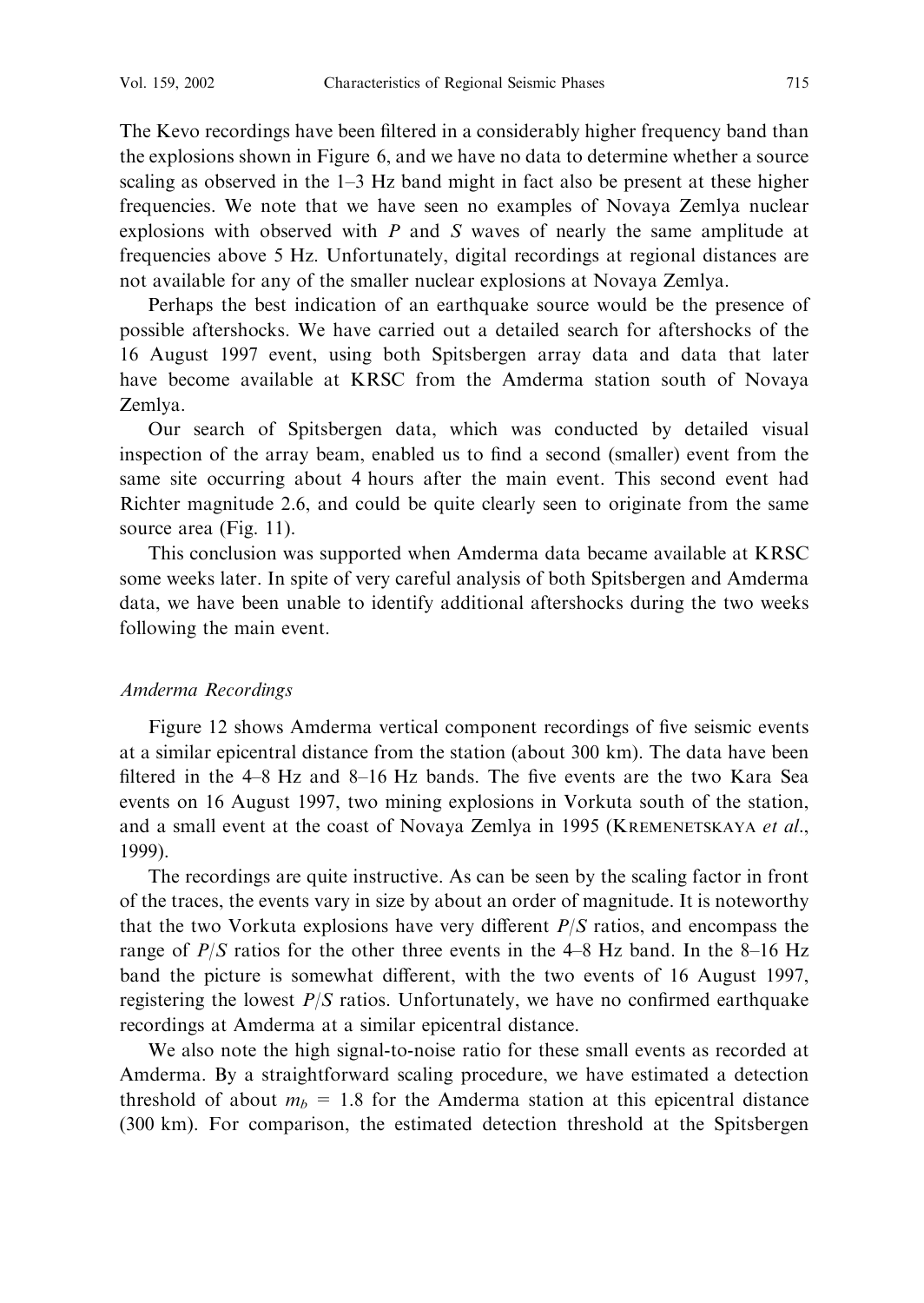

Kevo vertical component recordings filtered in the  $7-10$  Hz band. The top trace shows the 16 August 1997 seismic event ( $m_h$  = 3.5), whereas the bottom trace shows the 24 October 1990 Novaya Zemlya nuclear explosion ( $m_b = 5.6$ ).



Recordings by the Spitsbergen array of the two events on 16 August 1997. The traces are array beams steered towards the epicenter, and with an S-type apparent velocity in order to enhance the S phase. The traces are filtered in the 4–8 Hz band. Note that the traces are very similar, although not identical. The scaling factor in front of each trace is indicative of the relative size of the two events.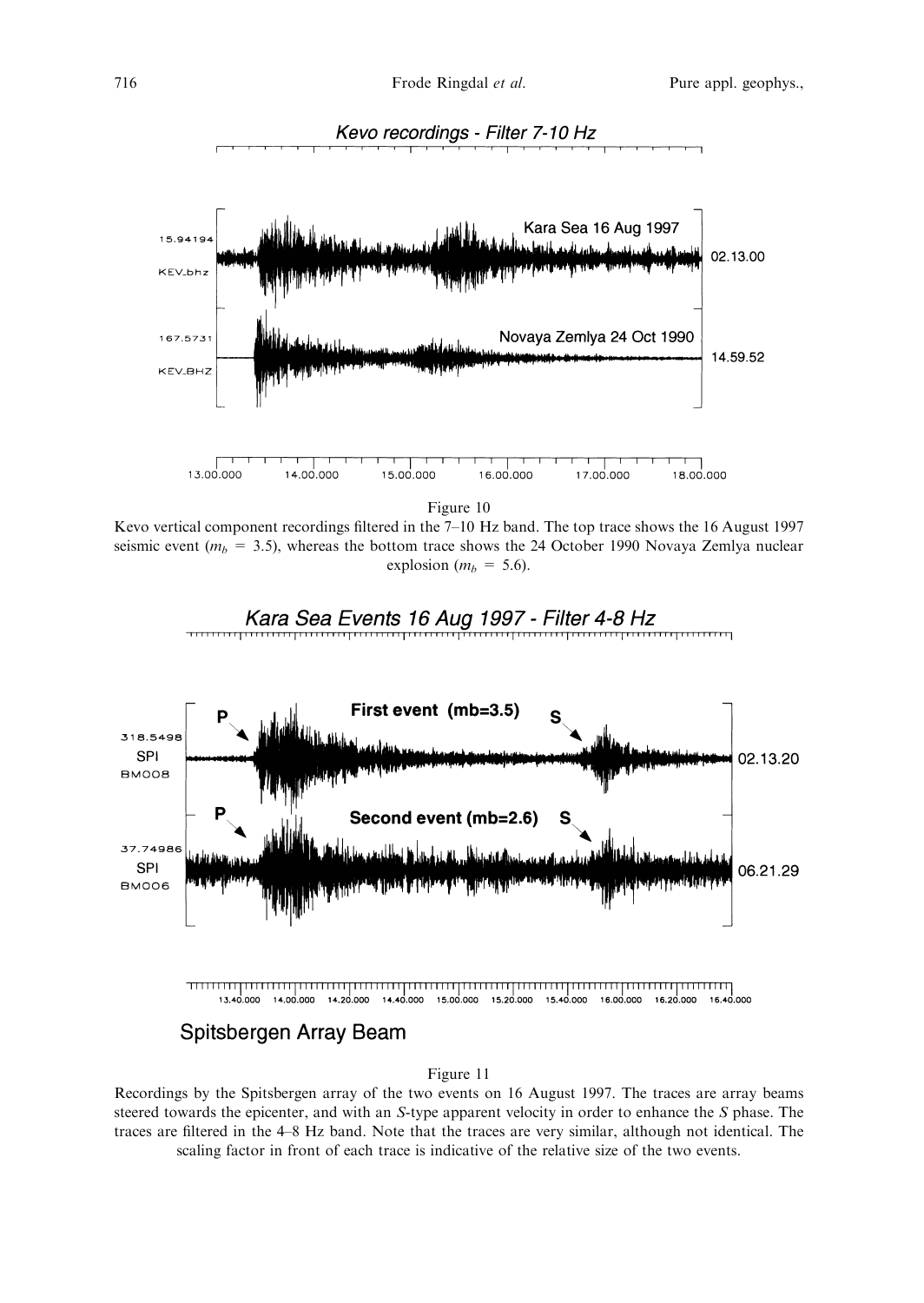

Amderma vertical component recordings of five seismic events at a similar epicentral distance from the station (about 300 km). The data have been filtered in the 4–8 and 8–16 Hz bands. The five events are the two Kara Sea events on 16 August 1997, two mining explosions in Vorkuta south of the station, and a small event at the coast of Novaya Zemlya in 1995. The scaling factor in front of each trace is indicative of the relative size of the events.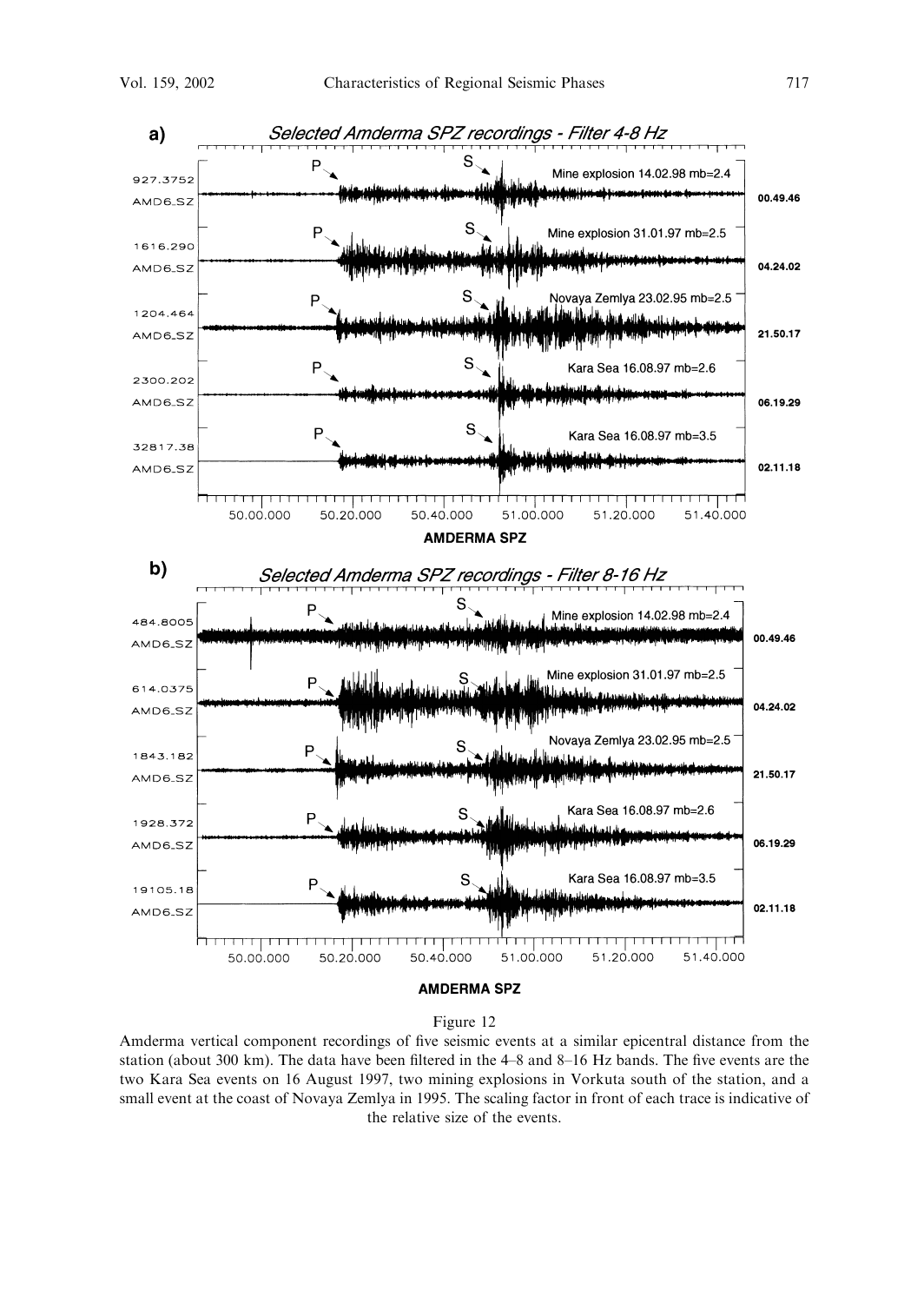array is about 2.5 for seismic events near the Kara Sea site, and somewhat higher (about 3.0) for events in the Vorkuta region.

## Conclusions

Case studies for the Barents/Kara Sea region, some of which are discussed briefly in this paper, have demonstrated that the  $P/S$  ratio discriminant is ineffective at low frequencies (1–3 Hz), however it shows promise at higher frequencies (e.g.,  $6-8$  Hz) in this region. The discriminant should be applied with considerable caution when attempting to identify the source type of seismic events in the European Arctic. Future application of the  $P/S$  discriminant in this region will require extensive regional calibration and detailed station-source corrections. Future research should also focus on combining the  $P/S$  ratio with other short-period discriminants, such as complexity and spectral ratios.

We show that in the 1-3 Hz filter band the  $P/S$  ratio of Novaya Zemlya explosions recorded at the NORSAR array scale with magnitude in such a way that the larger explosions have a relatively high  $P/S$  ratio. Such an effect would make a reliable comparison difficult between  $P/S$  ratios of small and large events, and indicate a need for caution and further research when applying the  $P/S$  discriminant. We note that the S-wave signal-to-noise ratios for this set of events are not sufficient to determine if there is such a scaling relationship above  $3$  Hz.

The Kara Sea event on 16 August 1997 provides an interesting case study for the Novaya Zemlya region. It highlights the fact that even for this well-calibrated region, where numerous well-recorded underground nuclear explosions have been conducted, it is a difficult process to reliably locate and classify a seismic event of approximate  $m_h$  3.5.

It is clear from this study that more research is needed on regional signal characteristics in the European Arctic and the application of discriminants such as the  $P/S$  ratio at regional distances. An interesting approach, which is beyond the scope of this paper, is to carry out a systematic study of the variability of the  $P/S$ ratio in different frequency bands and at different epicentral distances, using the comprehensive NORSAR large array database of regional explosions and earthquakes, supplemented with other available digital data. It would be a particularly useful exercise to carry out a small chemical calibration explosion, in order to improve the seismic calibration of Barents/Kara Sea region. Such an explosion, even if not recorded teleseismically, would provide valuable additional information for future studies.